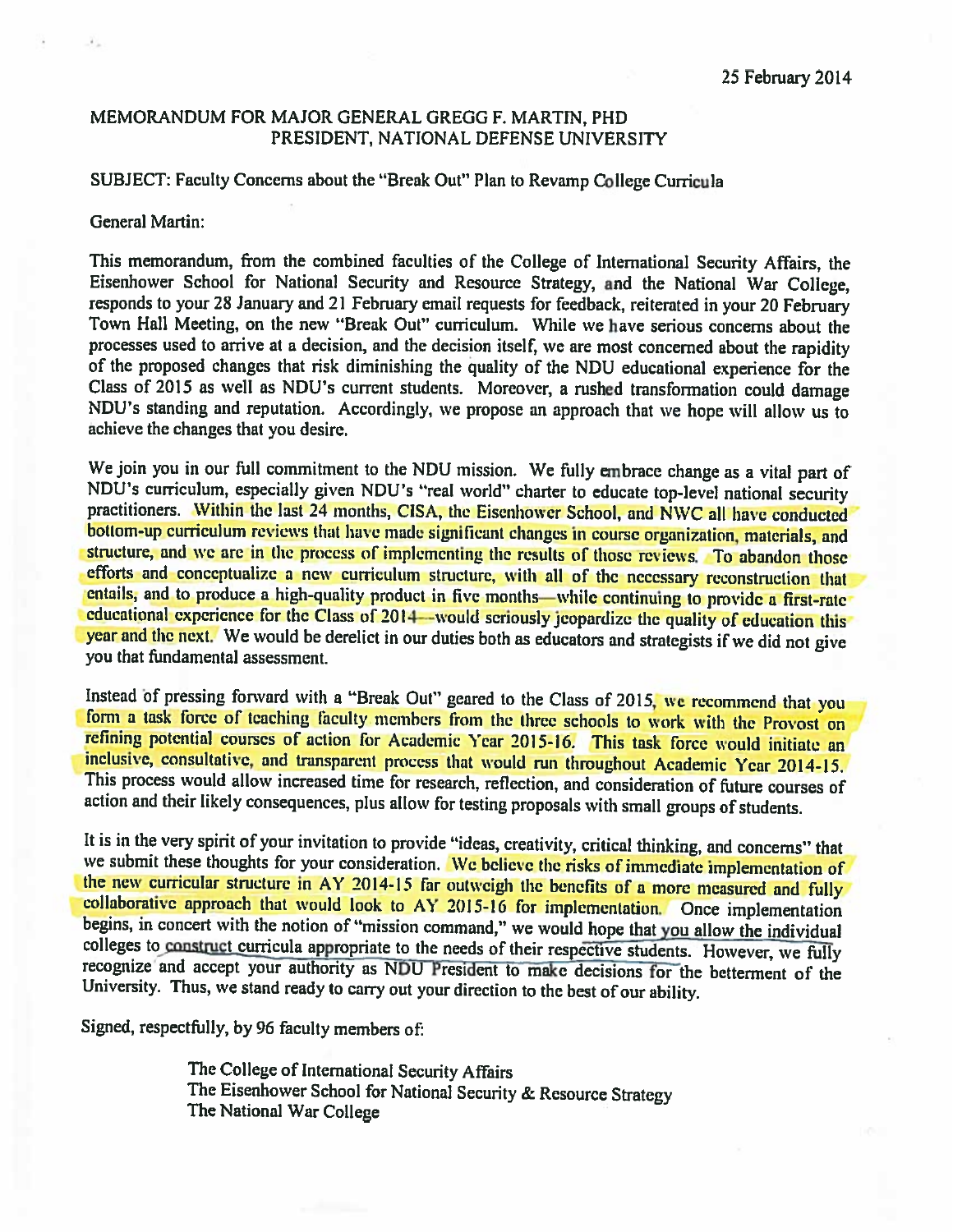# Framework for Proposed Pre-Test of Breakout Curriculum for Class of 2014-15

In lieu of wholesale institution of new curriculum/curricula for all in ÀY 2014-15 (with attendant pedagogical, administrative, legal, accreditation, budgetary risks):

- Pre-test new curriculum/curricula on equivalent of two student seminars (24-32 students) and two associated faculty teaching teams (8-12 faculty?) from across the three/four colleges over the course of the entire academic year (Phases I, II, III). Content determinations for testing will be made in consonance with preliminary design and <sup>p</sup>lanning efforts now underway.
- Composition of student seminars (volunteers and/or selectees) and teaching teams reflect proportional size of student and faculty sizes of constituent colleges.
- Rest of student bodies and faculties proceed with regular curricula over course of entire year. This facilitates comparison of experimental group and control group.
- • Experimental seminars will serve as vehicle for real-time, in situ content and process alterations, improvements, refinements and variable mixes of multiple alternatives of choice (e.g., thesis, other research, electives, concentrations, other).
- Constitute one (or two) evaluation/assessment teams with heaviest representation from teaching faculties, but also including research and administration representation. Establish evaluation/assessment measures and considerations, compare/contrast experimental and control groups (for performance, satisfaction, etc.) and curricula to make qualitative judgments for systematic. wholesale institution, integration, alteration for Academic Year 2015-16.

### Benefits:

 $J_\gamma$ 

- • Takes due account of full-time faculty commitment to teaching current Class of 2013-14 between now and graduation. then less than two months to prepare for (instructors, materials, procedures) and implement totally new curriculum/curricula.
- Makes it possible to make necessary changes/improvements, but in a more disciplined, coherent, systematic, rigorous, and fully defensible fashion than the wholesale approach now being directed.
- • Provides for real-time experimentation and fine-tuning of content and process on merely <sup>a</sup> sample of students and faculty, rather than on the entire population, so that final product is more completely developed, effective, and efficient when fully instituted — thereby ensuring quality educational experience for all students and preserving NDU's reputation for excellence.
- More fully and appropriately accommodates necessary legal (Title 10) and accreditation reporting requirements (viz. Middle States requirement for a priori notification of major changes).
- Directly and thoroughly involves experienced teaching faculty in the development, evaluation, and necessary modification of the curriculum/curricula they are uniquely qualified to address and charged with implementing.